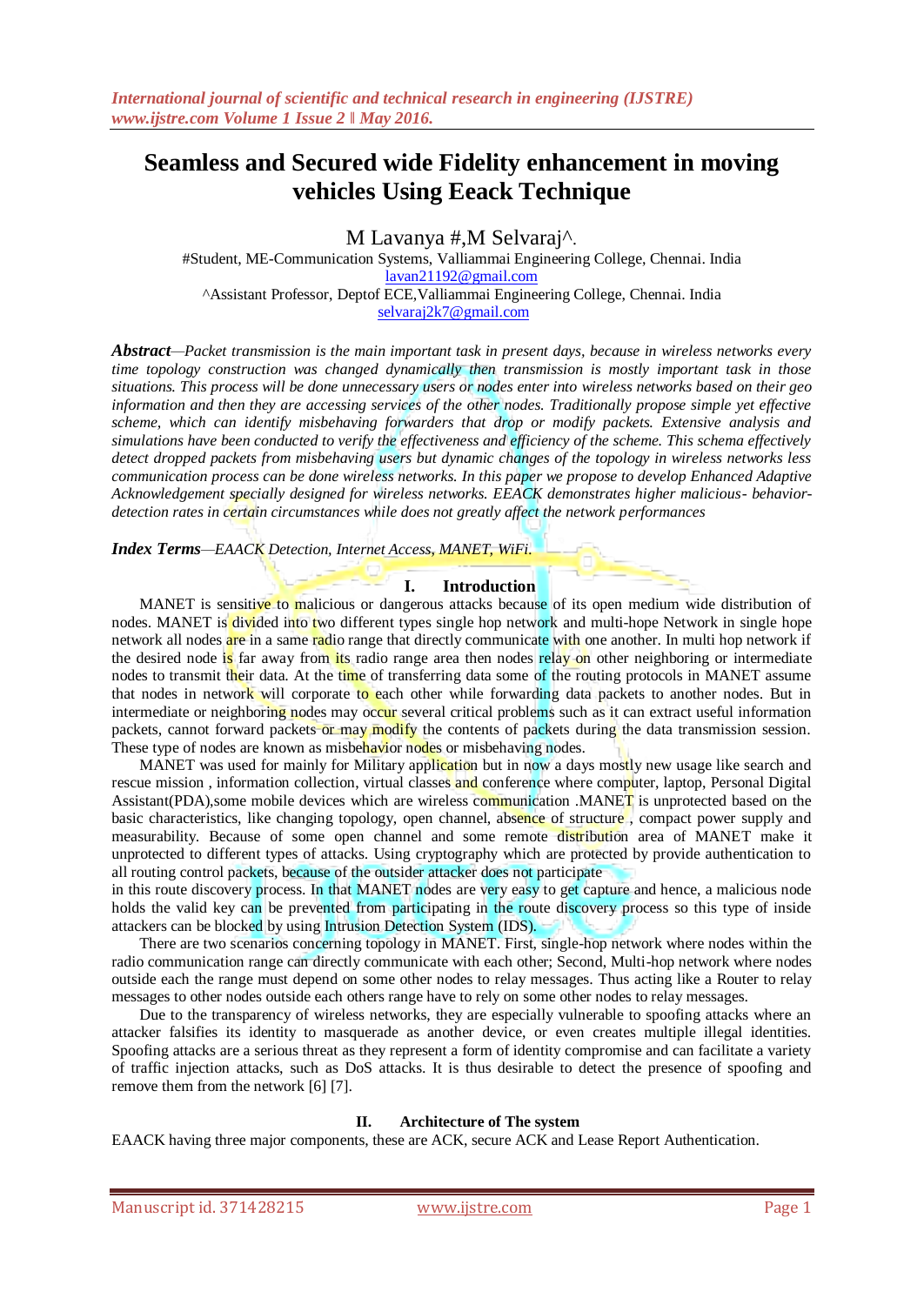

Fig.1. Two APs within the transmission range of the client.

Due to the limitations of most of MANET routing rules, nodes MANET are reluctant on other nodes cooperation to relay data. This dependency facilitates an attacker opportunity to have its impact on network by compromising one or more nodes tackle this problem, it arises the need of enhancing the security level of MANETs.

## **A. WATCHDOG SCHEME**

Watchdog was designed to improve the throughput of network with the existence of malicious node. It works for detecting malicious node by constantly listening to its next hop transmission. If the next hop fails to relay the packet ahead within certain period of time, it results in increment of failure counter.

Furthermore, if failure counter exceeds a specific threshold value, it reports network as misbehaving.

Watchdog scheme fails in the following:

- a. ambiguous collisions
- b. receivers collisions
- c. limited transmission power
- d. false misbehaviour report
- e. partial dropping[3]



Fig.2. Watchdog Scheme

## **B. Two ACK Scheme**

TWOACK [4]is neither an enhancement nor a Watch-dog based scheme. Aiming to resolve the receiver collision and limited transmission power problems of Watch-dog, TWOACK detects misbehaving links by acknowledging every data packets transmitted over each three consecutive nodes along the path from the source to the destination. Upon retrieval of a packet, each node along the route is required to send back an acknowledgement packet to the node that is two hops away from it down the route. TWOACK is required to work on routing protocols such as Dynamic Source Routing (DSR). The working process of TWOACK is



Demonstrated in the figure.3 , node a first forwards packet 1 to node B, and then node B forwards Packet 1 to nodeC. When node C receives Packet 1, as it is two hops away from node A, node C is obliged to generate a TWOACK packet, which contains reverse route from node A to node C, and sends it back to node A. The retrieval of this TWOACK packet at node A indicates the transmission of Packet 1 from node A to node C is successful. Other-wise, if this TWOACK packet is not received in a prede-fined time period, both nodes B and C are reported as mali-cious. TWOACK scheme successfully solves the receiver collision and limited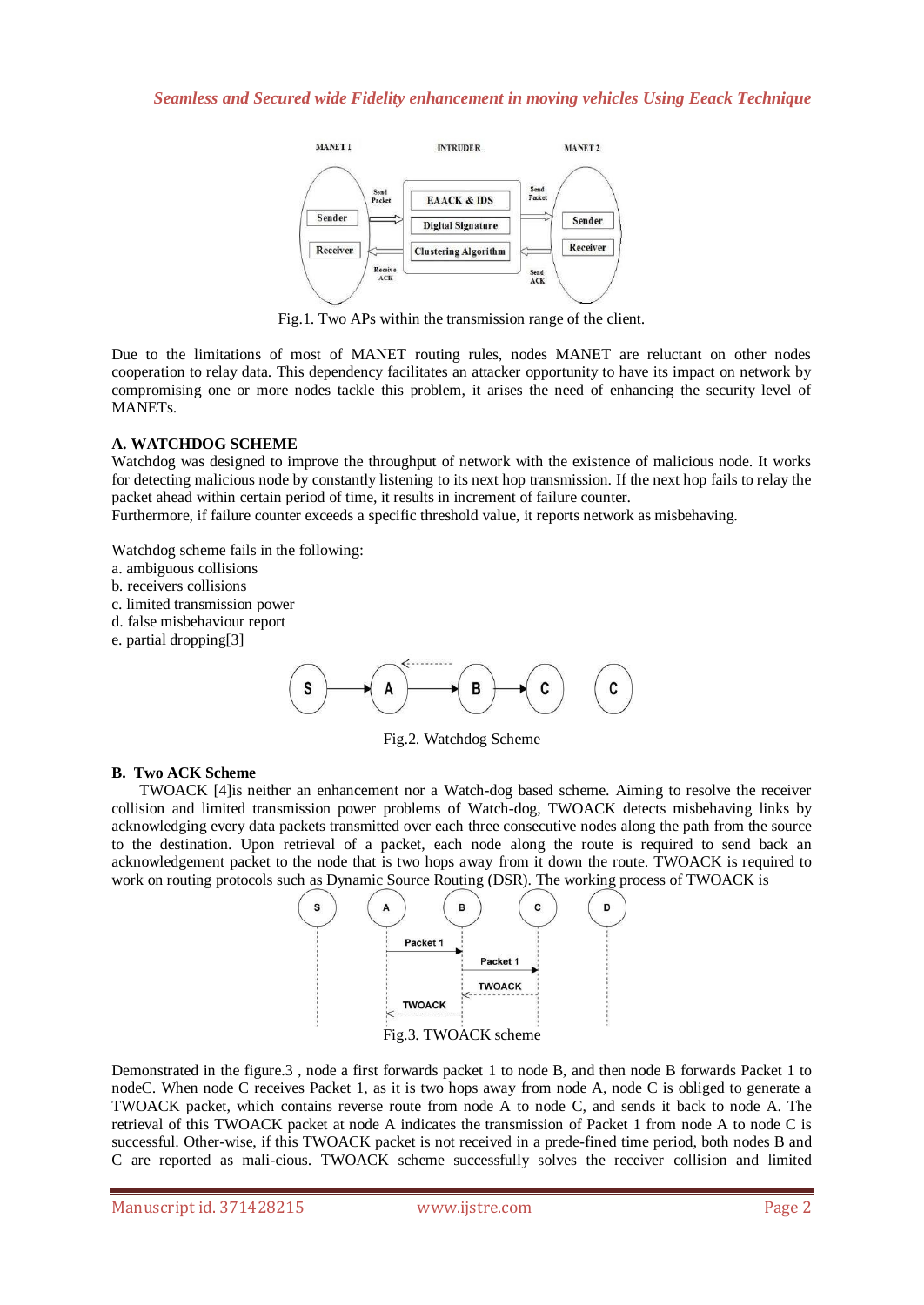transmission power problems posed by Watchdog. However, the acknowledgement process required in every packet transmission process added a

significant amount of unwanted network overhead. Due to the limited battery power nature of MANETs, such redundant transmission process can easily degrade the life span of the entire network.

#### **C. ACK SCHEME**

It is a hybrid scheme which uses TWOACK for ac- knowledgement. AACK is acknowledgement based network layer scheme which consists a combination of schemes called TACK (similar to TWOAACK) and end-toend acknowledgement scheme called Acknowledgement. Compared to TWOACK, AACK significantly reduces net-work overhead, while still able to maintain or even out- shine the same network throughput[5]. In AACK, first the data transmit from source to destination.

When the destination receives a packet it is required to send back an acknowledgement packet to source in the reverse route of the data packet.



Fig.4. ACK scheme

Within the specified time period if the source receives the acknowledgement packet, then the packet transmission is successfully. Otherwise, the source will switch to TACK scheme by sending a TACK packet. This hybrid scheme greatly reduces network traffic but is still unable to cope up with false misbehavior report and forged acknowledgement.

#### **III System Description**

ACK is nothing but an end to end acknowledgment scheme. It acts as a crossbreed scheme in EEAACK. When there are no misbehaving nodes the transmission from source to destination is successful. Then destination sends an acknowledgement packet to source within predefined time constraint, otherwise source will switch to S-ACK mode [12].

#### **B. Secured Acknowledgement Process**

Source sends S-ACK packet in the intention of detecting misbehaving nodes in the route. S-ACK sends acknowledgment back to source after the packet reaches consecutive three nodes ahead the route. The third node Required to send a S-ACK acknowledgement to first node. S-ACK mode facilitates easy detection of misbehaving nodes in the presence of receiver collision and limited power for transmission [12]. N1, N2, N3 are three consecutive nodes. N1 sends S-ACK data packet to N2 which is next in the route and N2 relays it to N3 When N3 receives the S-ACK data packet it acknowledges N2 with S-ACK acknowledgement packet and N2 acknowledge back to N1.



If N1 doesn"t receive the acknowledgement within a particular time it will report N2, N3 as malicious nodes by generating a misbehavior report. This misbehavior report is sent back to the Source. To validate this report the source switches itself to MRA mode.

#### **C. MRA**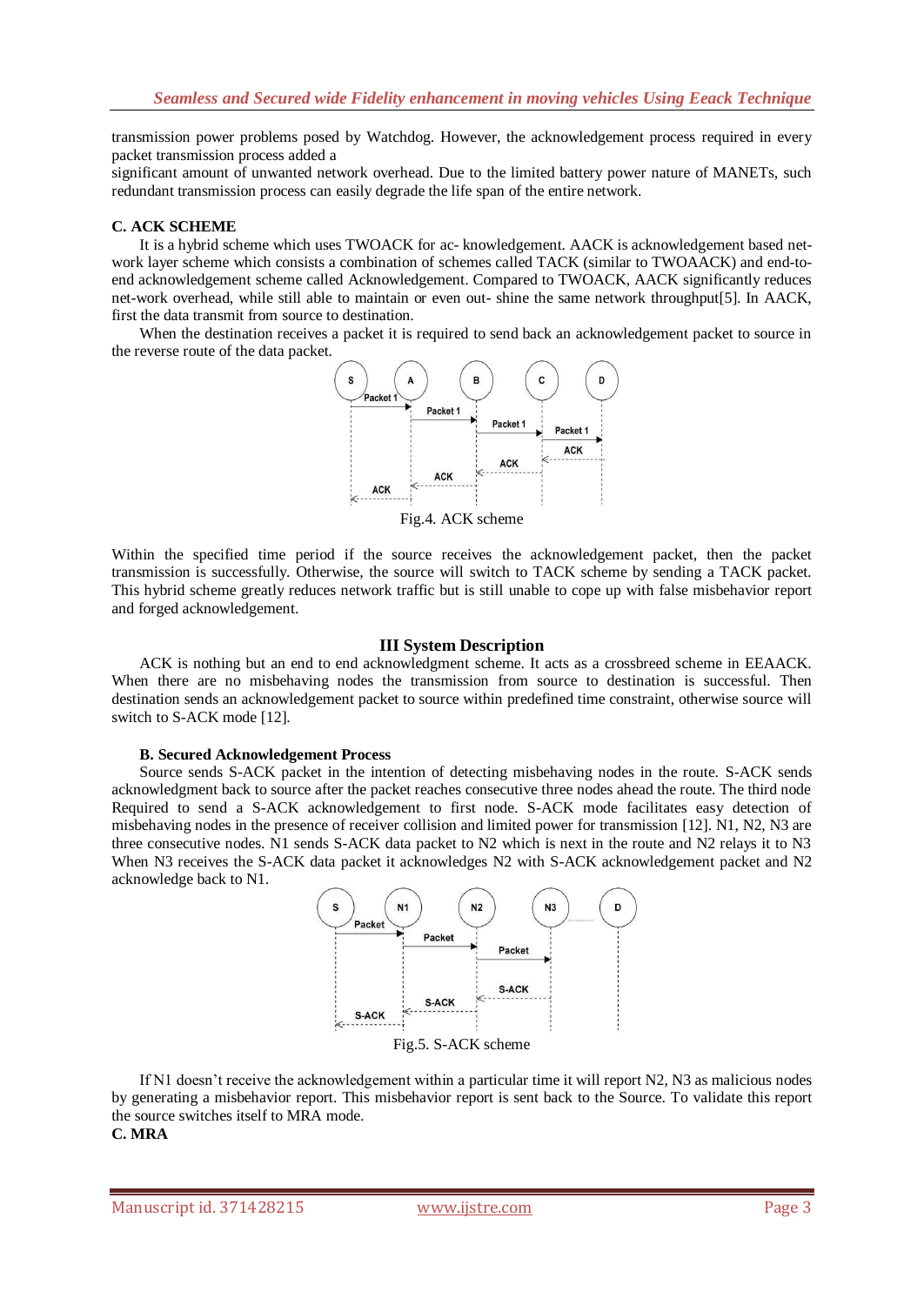Misbehavior Report Analysis (MRA)[12] is a scheme to confirm misbehavior report generated in S-ACK mode. This report may be a false one as attacker may interfere in S-ACK scheme generating a false misbehavior report. As a result, this may cause destruction of network by compromising guiltless nodes.

In MRA the source will check with the destination whether the destination node have received the missing packet through a different route. MRA mode is initiated by checking local knowledge base of sender for getting al-tentative route to destination; otherwise source uses Dynamic Source Routing method for alternative route. Once the destination gets the MRA packet, it compares the MRA packet with the local knowledge base to verify if the re-ported packet was received by it. If received, then it in-forms the source that the misbehavior report is false else it is considered as a legitimate report.

#### **D. Digital Signature**

All the above schemes are based on acknowledgement. These acknowledgements could be doubtful and must be checked for their rightfulness. We use digital signature in order to maintain integrity of the system. If we don"t use digital signature the above discussed 3 schemes will be de-fenceless. We can use DSA or RSA algorithms to implement digital signature schemes is shown in the below figure.



Fig.6. Detection Scheme

## **IV Simulation Tool**

NS (version 2) is an object-oriented, discrete event driven network simulator developed at UC Berkely written in C++ and OTCL. NS is primarily useful for simulating local and wide area networks. Although NS is fairly easy to use once you get to know the simulator, it is quite difficult for a first time user, because there are few user-friendly manuals. Even though there is a lot of documentation written by the developers which has in depth explanation of the simulator, it is written with the depth of a skilled NS user. The purpose of this project is to give a new user some basic idea of how the simulator works, how to setup simulation networks, where to look for further information about network components in simulator codes, how to create new network components, etc., mainly by giving simple examples and brief explanations based on our experiences. Although all the usage of the simulator or possible network simulation setups may not be covered in this project, the project should help a new user to get started quickly NS is an event driven network simulator developed at UC Berkeley that simulates variety of IP networks.

It implements network protocols such as TCP and UPD, traffic source behavior such as FTP, Telnet, Web, CBR and VBR, router queue management mechanism such as Drop Tail, RED and CBQ, routing algorithms such as Dijkstra, and more. NS also implements multicasting and some of the MAC layer protocols for LAN simulations.

As shown in Figure in a simplified view, NS is Object-oriented Tcl (OTCL) script interpreter that has a simulation event scheduler and network component object libraries, and network setup (plumbing) module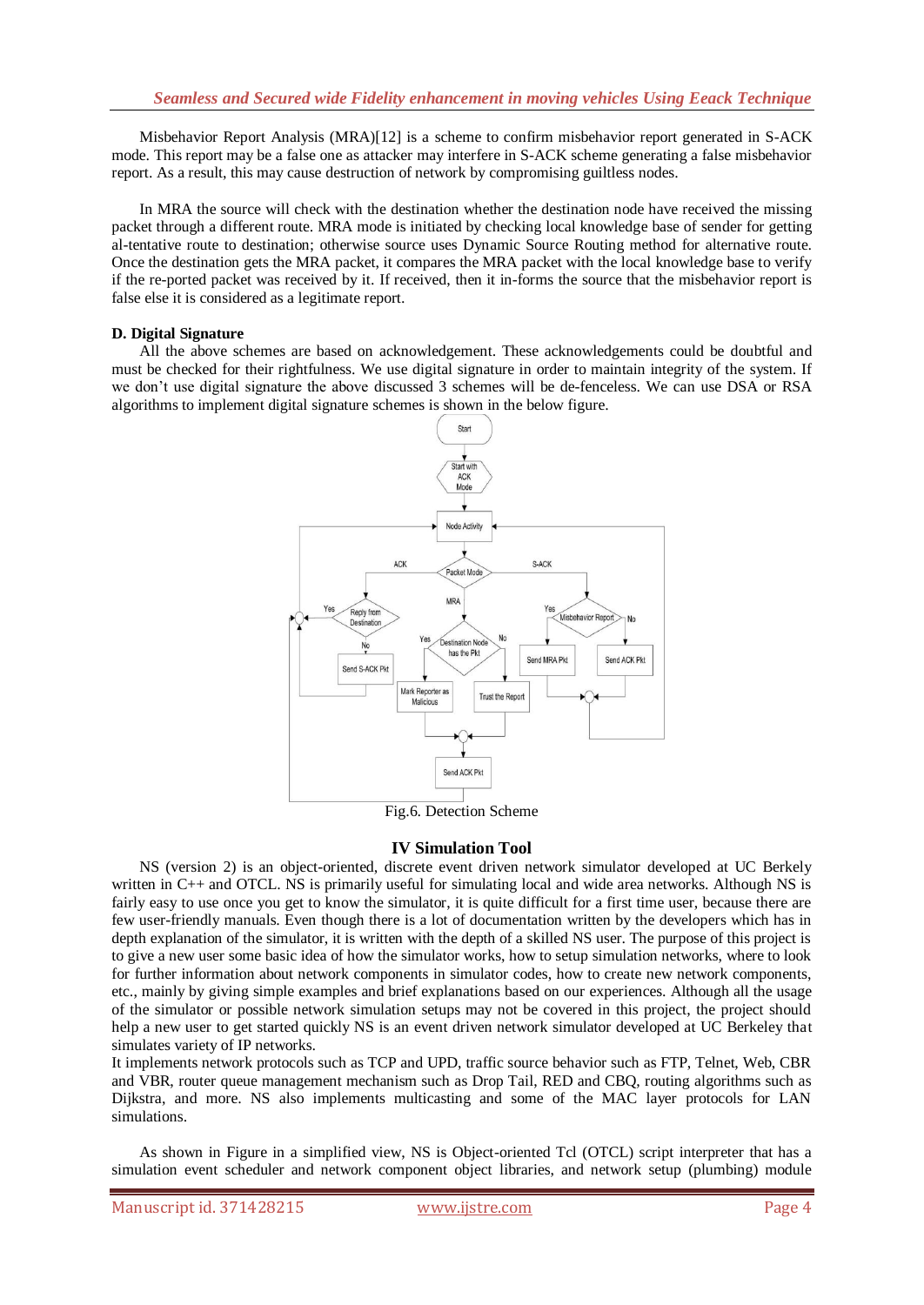libraries (actually, plumbing modules are implemented as member functions of the base simulator object). In other words, to use NS, you program in OTCL script language. To setup and run a simulation network, a user should write an OTCL script that initiates an event scheduler, sets up the network topology using the network objects and the plumbing functions in the library, and tells traffic sources when to start and stop transmitting packets through the event scheduler.



Fig.7. C++ and OTCL: The Duality

NS is written not only in OTCL but in C++ also. For efficiency reason, NS separates the data path implementation from control path implementations. In order to reduce packet and event processing time (not simulation time), the event scheduler and the basic network component objects in the data path are written and compiled using C++. These compiled objects are made available to the OTCL interpreter through an OTCL linkage that creates a matching OTCL object for each of the C++ objects and makes the control functions and the configurable variables specified by the C++ object act as member functions and member variables of the corresponding OTCL object. In this way, the controls of the C++ objects are given to OTCL. It is also possible to add member functions and variables to a C++ linked OTCL object. The objects in C++ that do not need to be controlled in a simulation or internally used by another object do not need to be linked to OTCL. Likewise, an object (not in the data path) can be entirely implemented in OTCL.

Figure 8 shows the general architecture of NS. In this figure a general user (not an NS developer) can be thought of standing at the left bottom corner, designing and running simulations in Tcl using the simulator objects in the OTcl

library. The event schedulers and most of the network components are implemented in C++ and available to OTcl through an OTcl linkage that is implemented using tclcl. The whole thing together makes NS, which is a OO extended Tcl interpreter with network simulator libraries. This section briefly examined the general structure and

architecture of NS. At this point, one might be wondering about how to obtain NS simulation results. As shown in Figure 7, when a simulation is finished, NS produces one or more text-based output files that contain detailed simulation data, if specified to do so in the input Tcl (or more specifically, OTcl) script. The data can be used for

simulation analysis (two simulation result analysis examples are presented in later sections) or as an input to a graphical simulation display tool called Network Animator (NAM) . NAM has a nice graphical user interface similar to that of a CD player (play, fast forward, rewind, pause and so on), and also has a display speed controller.

Furthermore, it can graphically present information such as throughput and number of packet drops at each link, although the graphical information cannot be used for accurate simulation analysis.

Network simulator (NS) is an object–oriented, discrete event simulator for networking research. NS provides substantial support for simulation of TCP, routing and multicast protocols over wired and wireless networks. The simulator is a result of an ongoing effort of research and developed. Even though there is a considerable confidence in NS, it is not a polished product yet and bugs are being discovered and corrected continuously. On the other hand, one disadvantage is that modifying and extending the simulator requires programming and debugging in both languages.

#### **NS can simulate the following:**

1) Topology: Wired, wireless

2) Sheduling Algorithms: RED, Drop Tail,

- 3) Transport Protocols: TCP, UDP
- 4) Routing: Static and dynamic routing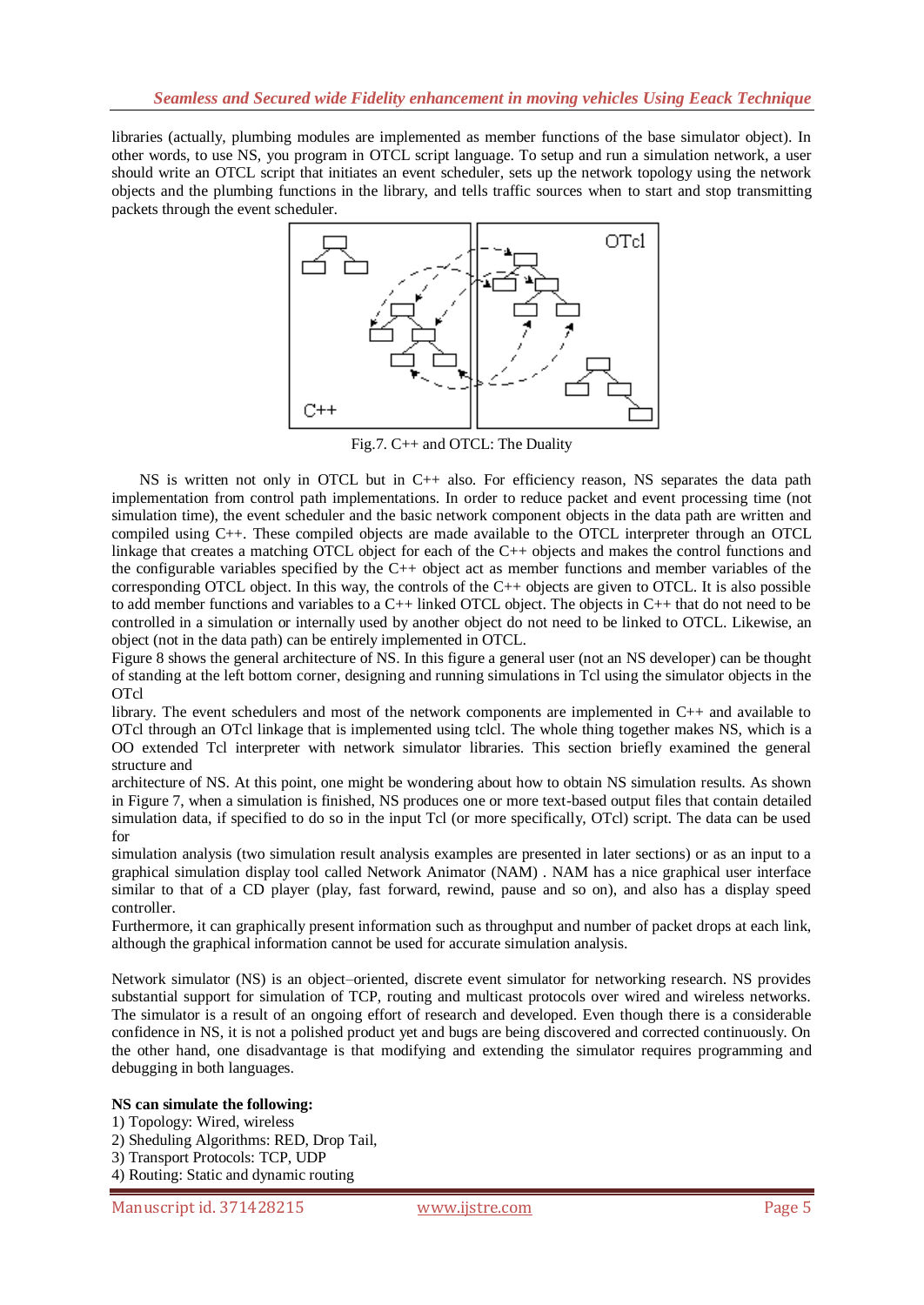5) Application: FTP, HTTP, Telnet, Traffic generators.

Trace analysis. Running the TCL script generates a NAM trace file that is going to be used as an input to NAM and a trace file called "out.tr".

| Event<br>Scheduler      | $ns-2$                               |
|-------------------------|--------------------------------------|
| telel<br>otc1<br>tc18.0 | Network $\label{eq:1} \text{Center}$ |

Fig.8. Architectural View of NS

that will be used for our simulation analysis. Figure shows the trace format and example trace DATA from"; out.tr". Where each line in trace file represents an event associated to a packet.

#### **V. Simulation Results**

Now a day, WIFI hotspots are deployed widely and densely in many cities and the trend continues. Compared with cellular networks, WIFI has obvious advantages: lower cost and higher peak throughput. Thus, WIFI is considered as a suitable solution for cellular traffic offloading. However, it is still challenging to provide WIFI based Internet access for users in moving vehicles. The above problems solve our proposed system concept. To support seamless and efficient WIFI-based Internet access for moving vehicles. It consists of innovative protocols in both uplink and downlink. Seamless roaming of clients was gracefully achieved, while channel utilization efficiency was dramatically improved.

Will prove high performance of compared to existing system. This work presents a coexistence study between DVB-T2 broadcasting services and IEEE 802.11p transmissions in the UHF TV channels in urban environments. A first measurement series allowed assessing the maximum transmission power level of an IEEE 802.11p signal while assuring the integrity of the DTT services for the typical MFN and

SFN operation modes of a real DVB-T2 broadcasting network. To assure the protection of the DTT systems the reception quality was quantified assuming the absence of a picture failure during a minimum observation time of 30 seconds.The results obtained for the investigated DVB-T2 transmission modes suggest that the effect of the 802.11p adjacent interference changes with its configuration. For the tested DVB-T2 receiver the worst operative case has been considered. The 802.11p interfering signal was initially set to a power level of -20 dB below the sensibility of the tested receiver and then adjusted at the output of the SDR board to achieve the required degradation (PF point) of the received and decoded TV signal.





**塑**mundumundumundumundumundun Fig.9. Nodes Deployed Fig.10. Coverage Area Analysis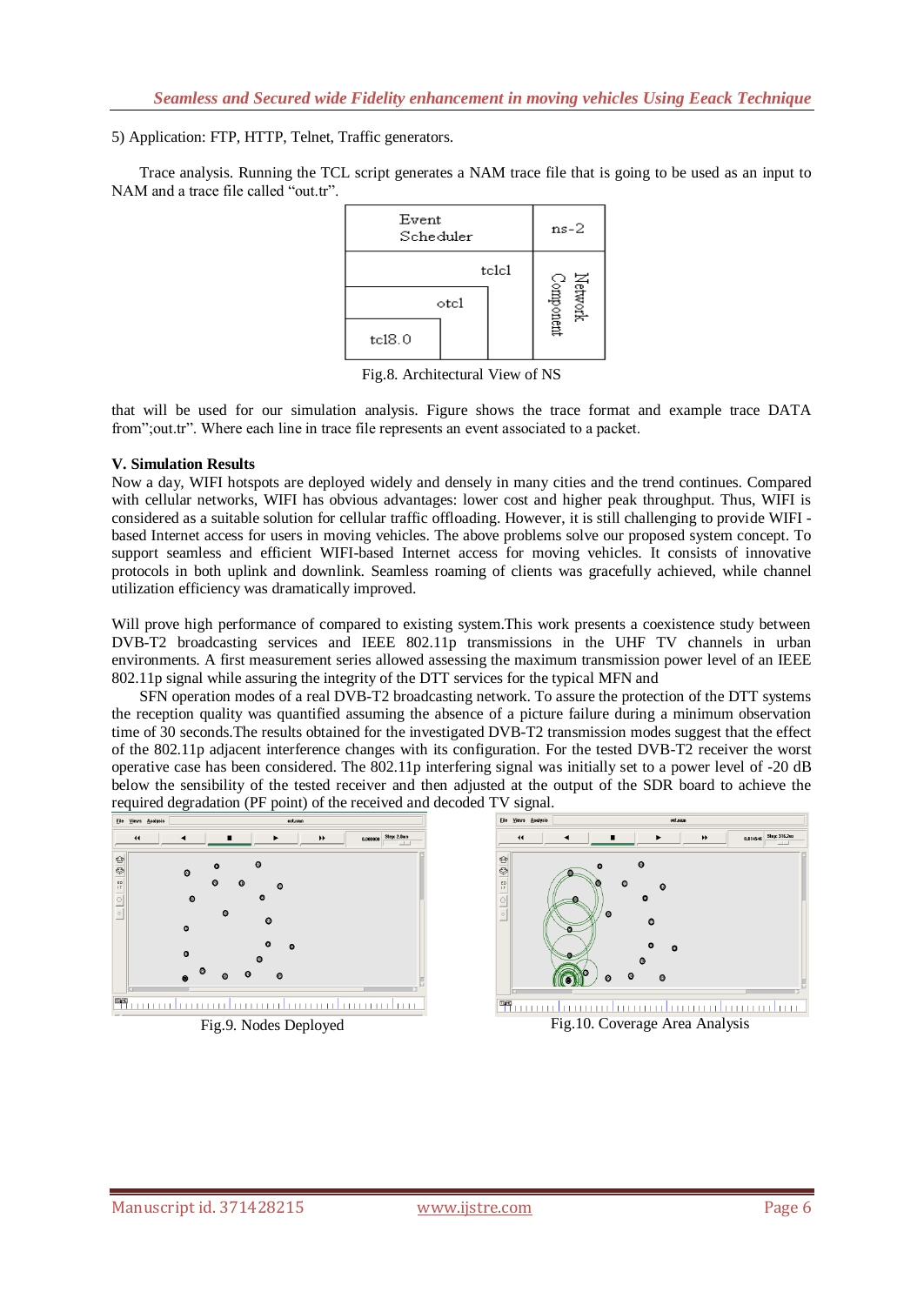## *Seamless and Secured wide Fidelity enhancement in moving vehicles Using Eeack Technique*



Fig Backhaul Implementation



<u> Tournalmandan Malanmalmandan</u> Fig.11. Acknowledgement Process



Fig.12. Secured Acknowledgement Process



Fig.13. Misbehavior Report Authentication Process



Fig .14. Packet Drop Comparison Graph



Fig.15. Throughput Comparison Graph



**VI . Conclusion**

Compared with cellular networks, WIFI has obvious advantages: lower cost and higher peak throughput.